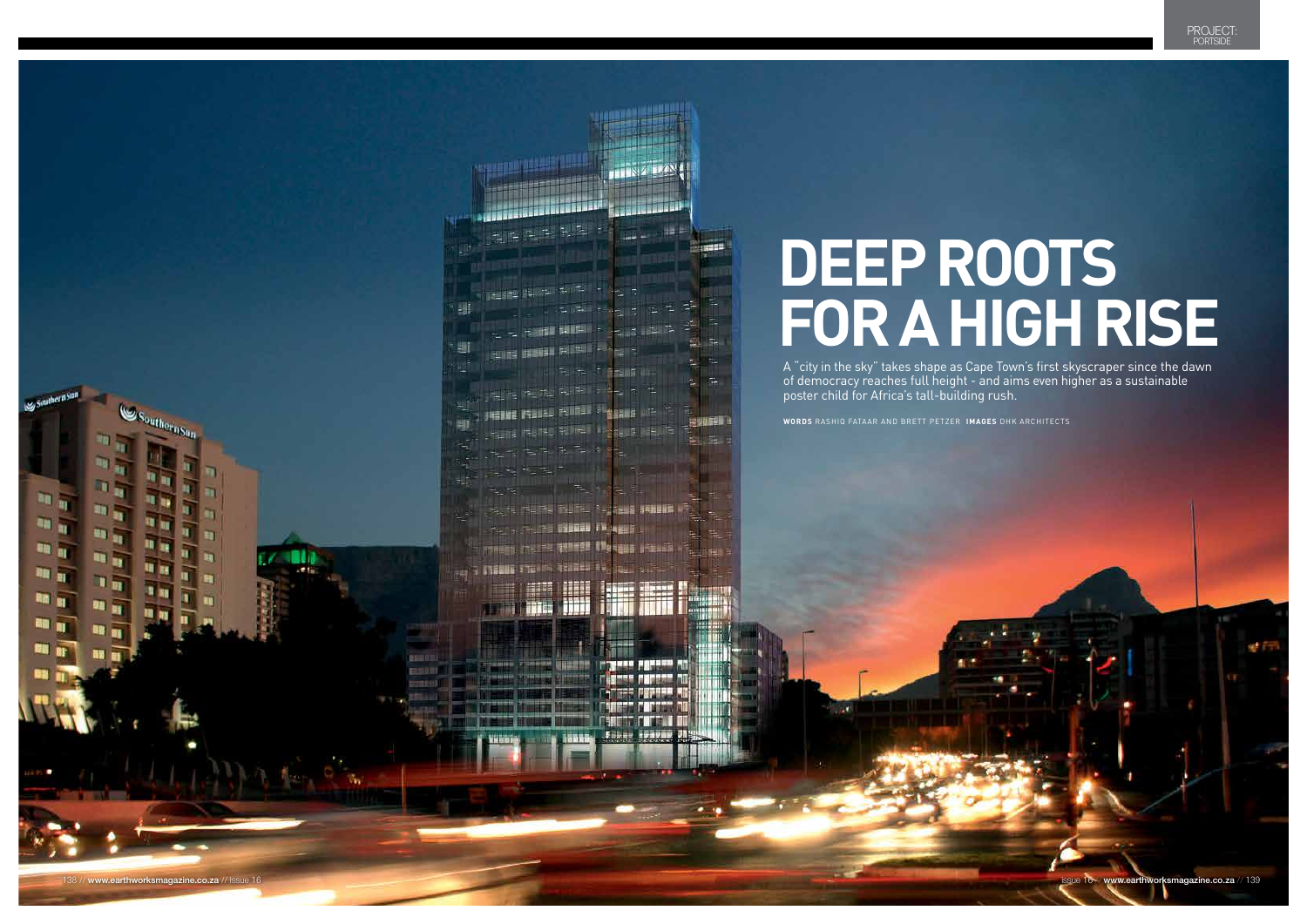# Great expectations

Its owners expect it to become the address of reference in the Foreshore. It is expected to quell the threat of suburban flight among Cape Town's largest firms and cement itself as preeminent in the city-region for big business. The Bree Street society expects the building to shore up the bright green shoots of innovative retail spilling up side streets from Long Street.

It is hoped that the 260 bicycle spaces work well enough to become standard in new buildings and that the electric car charging posts prove themselves through frequent use.

Coincidental or not, its construction at a time when the City of Cape Town was in the process of drafting and consulting on the now approved Tall Building Policy may see Portside become a case study for future tall buildings.



ortside is Cape Town's first skyscraper<br>since the dawn of democracy. As its ris<br>towards its full height of 139 m, and w<br>its recent 5 Star Green Star SA rating, t<br>city awaits its completion with anticipation. At a c since the dawn of democracy. As its rises towards its full height of 139 m, and with its recent 5 Star Green Star SA rating, the city awaits its completion with anticipation. At a cost of R 1.6 billion, the "city in the sky" - as coined by DHK and Louis Karol Architects - comprises 32 floors and is strategically located in the financial district of Cape Town's Foreshore. The project is a collaborative achievement led by a joint initiative between Old Mutual and FirstRand Bank.

> 01. Even before completion, Portside has become a landmark in navigating the city centre.

# **Nutshell**

# **Start date •** November 2011

- **Location** Corner of Bree, Mechau, Buitengracht and Hans Strydom
- **Completion date** First quarter 2014
- **Configuration** 32 floors, of which 20 floors are for
- 52 000 m<sup>2</sup> of prime AAA office space, 7 parking
- levels and  $1200 \text{ m}^2$  of retail and banking space.
- **Overall cost** R 1.6 billion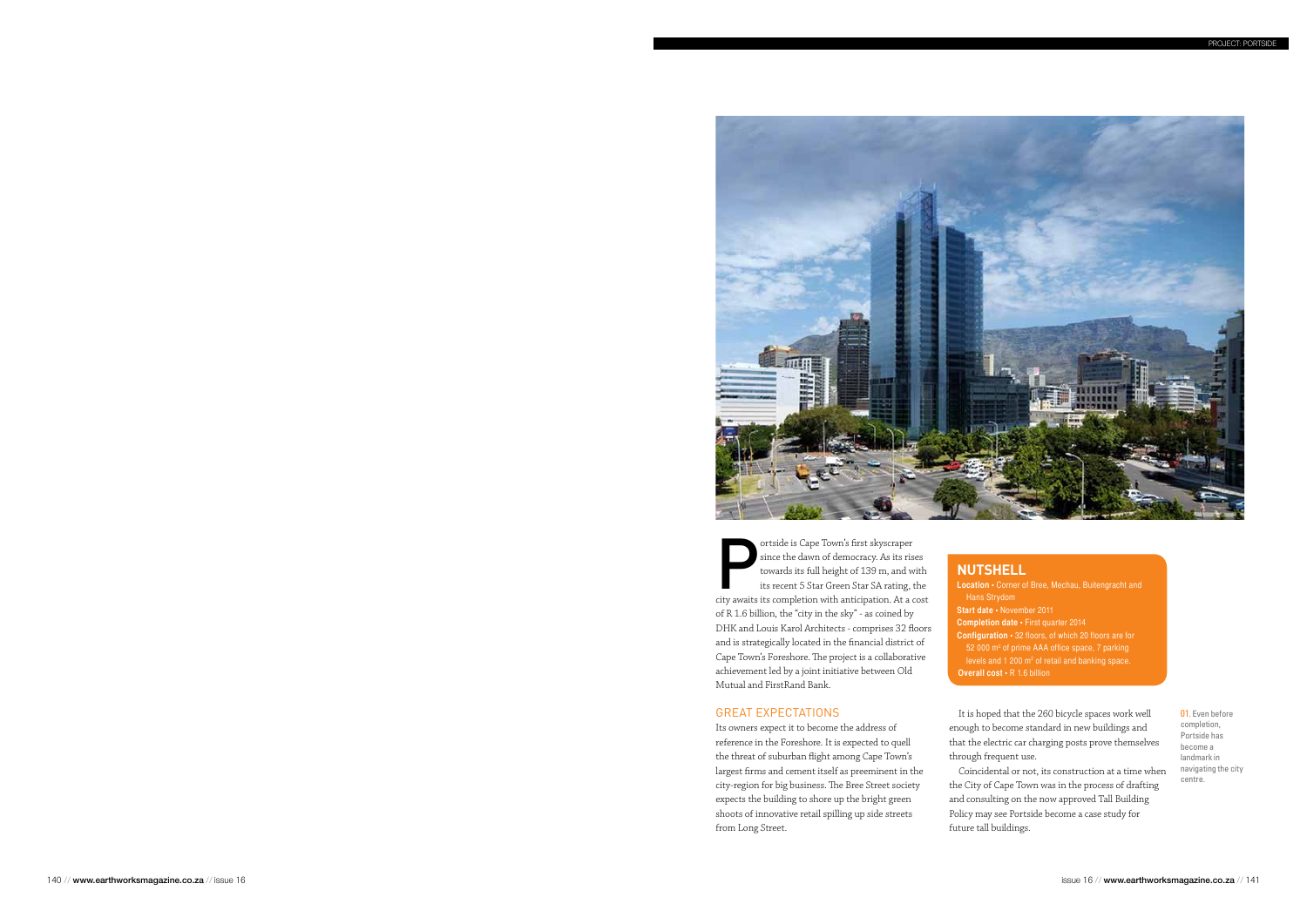Portside is the only tall building to achieve a 5 Star Green Star SA Office Design rating to date. However, the journey to a sustainably built and managed building entailed far more than plugging in PV panels and rainwater harvesting to a conventional office tower.

In the words of Mike Munnik of AGAMA, sustainability consultant to the project, the complexity of attaining Green Star SA standards necessitated intensive teamwork rather than each profession working in parallel. Input from experts and workers on site was required throughout the design phase, but also throughout the actual construction process according to the Environmental Management Plan (EMP) to ensure that the Green Star SA categories were met at every step of the process. A Waste Management Plan (WMP) binds the contractor to reuse or recycle 70% of the waste generated on site.

Portside's 26 000 m<sup>2</sup> glazed facade has been designed for total disassembly, a major achievement and understood to be the first for any tall building in South Africa. A disassembly plan has been drawn up identifying the sequence of removing each panel for later reuse on another building or recycling. According to Munnik, a unitised facade design is a cost effective solution with enhanced quality characteristics as the elements are fabricated under factory conditions and simply installed on site.

# A M O DULAR, RECYC LAB LE FACADE

The facade elements were designed to be modular and thus it was appropriate to consider disassembly from the outset of the design process. The disassembly plan outlines the approach to start from the top of the building and lift and remove each unitised element at a time, then lower them back into the building. These could then be transported off site either using a tower crane or electric

- **The building's ventilation will provide 150% more fresh** air than stipulated in normal standards.
- 
- 
- 
- 
- 
- 
- 
- electricity bills by up to 30%. • The cooler Bree and Mechau street elevations will be fitted with heat-increasing, view-optimising floor-toceiling windows.
- 

# **HYDRAULIC CLIMBING formwork syste**

winches mounted on outriggers and monorails, and continuing this dismantling process in a circular downward motion.

Designed by WSP Consulting Engineers, the double glazed facade consists of a series of single aluminium-framed curtain-wall panels comprising heat strengthened Sunergy Azur and clear toughened glass to the inner pane, both supplied by ACG flat glass. The unitised curtain wall consists of storeyhigh interlocking units supported off the reinforced concrete slab edge. "Performance of the facade was always a key

consideration, as the building aims to achieve a significant reduction in energy consumption, with savings which can be expected to be in the region of 45% less than a similar notional building," says Munnik. Spandrel panels were introduced on the elevations where the heat load build-up was critical. From an aesthetic viewpoint, the elevations are fully glazed - with the spandrel panels behind the glazed unit - thus giving the tall building a sleek appearance, adds Munnik.

# **susta inability fe atures**

- • Environmental management plan
- **Waste management plan**
- 70% of all construction waste is either reused or recycled.
- **Optimal vision glazing will provide natural day lighting.**
- • Lighting system features light and movement sensors. • 260 secure bicycle racks with accompanying showers and lockers.
- Grey water and rainwater for toilets.
- $\cdot$  The facade is designed to be disassembled and re-erected on another site.
- The efficient energy innovations will reduce tenants'
- • The warmer Buitengracht and Hans Strydom elevations will feature unobtrusive, view-optimising, desk-high 750 cm up-stands that significantly reduce heat-load.

The site has the first hydraulic climbing formwork system in Africa to deal with the challenge of excessively high winds of up to 110 km/h. Silverton based Pre-Form developed the innovative external hydraulically powered self-climbing vertical protection system, which slides upwards as the building progresses. The system acts as a protection to the slab edge as well as a wind shield to three floors at time, improving safety during construction. Once installed, the system operates independently, allowing cranes to be used

# A 5 STAR BUILD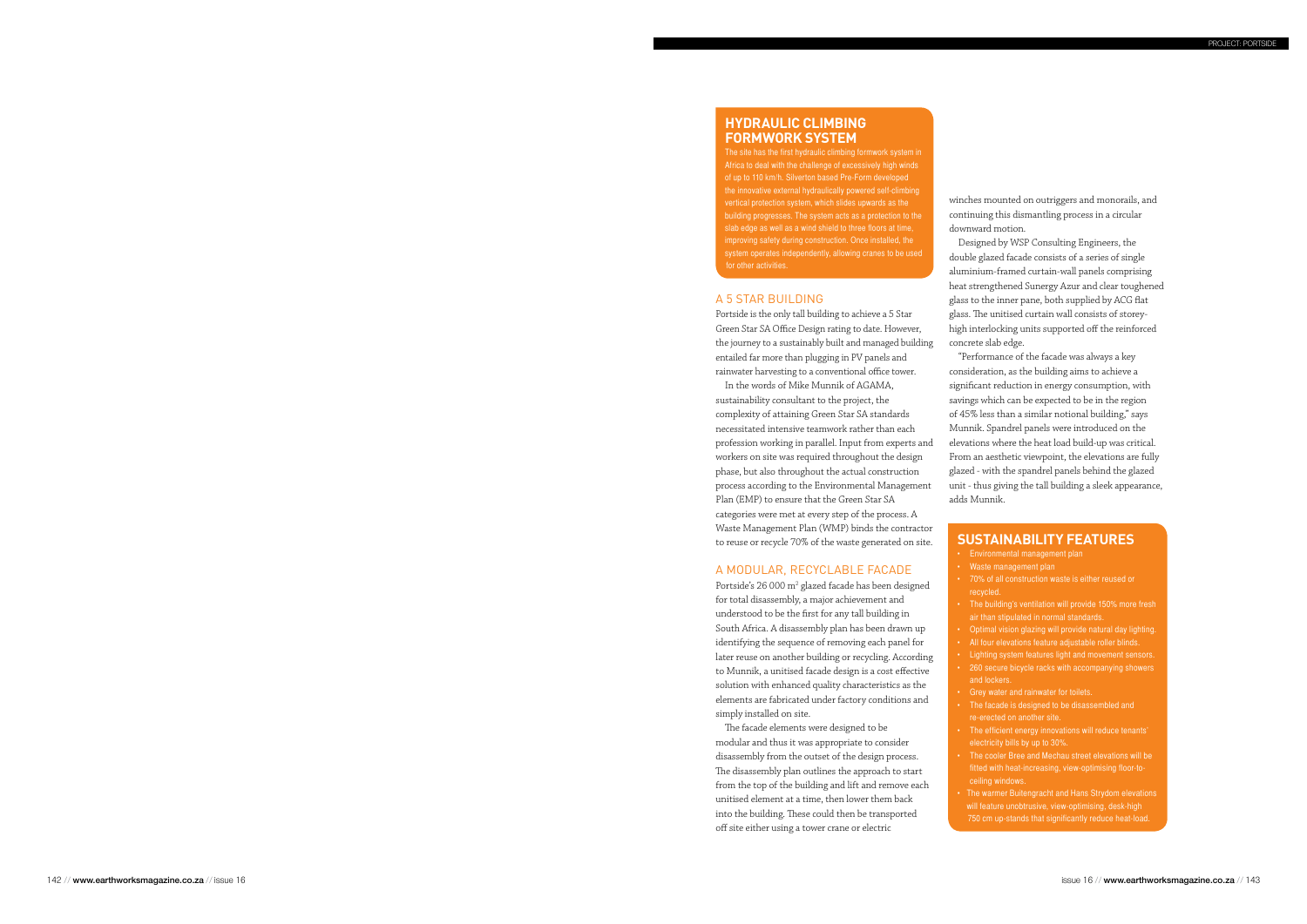

# Location, location, location

Old Mutual and FirstRand's decision to embrace (and bolster) the new Green Star SA rating will ultimately produce positive spin-offs for property developers. The mandatory provision of parking spaces in central Cape Town, for example, may well fall in future. According to Munnik, "the provision of generous cycling facilities within the building, together with the site location in relation to the MyCiti public transport network, has enabled the total number of vehicular parking bays to be significantly reduced. We see that as public transport becomes more attractive (in terms of network extent, reliability and comfort), the pressure on the provision of parking by building owners will reduce." Bulelwa Makalima Ngewana, CEO of the Cape Town Partnership, says, "We certainly hope that most will be using non-motorised transport as well as public transport.

"Cape Town Partnership is even more excited about the future corporate tenants as this brings people and life to a previously barren corner of the central city and strong support for the exciting retail that is already establishing itself on Bree Street," she adds.

# A building story

Old Mutual's site consolidation at the corner of Bree and Mechau streets began more than 20 years ago. After several false starts over the years, First Rand Bank's need for 25 000 m² of space for a new regional head office sharpened minds as two development teams and two development management agencies tackled the project together for a single client. Bulk earthworks and lateral support commenced in August 2011 by WBHO and Stefanutti Stocks. While these were underway, principal building started in November of the same year, with doors to open in early 2014.

Portside houses 52 000 m² of office space. The rest of the building comprises parking and 1 200 m² of retail and banking space. But if these figures are entirely foreseeable, given the appeal and potential of the site, the building's green achievements mark a real departure from business-as-usual in large building projects in Cape Town.

Landlords and property owners will benefit from energy bills about 30% less than the average for the building of this size. The lighting system will adjust the conditions in accordance to natural light and movement. While energy prices remain volatile,